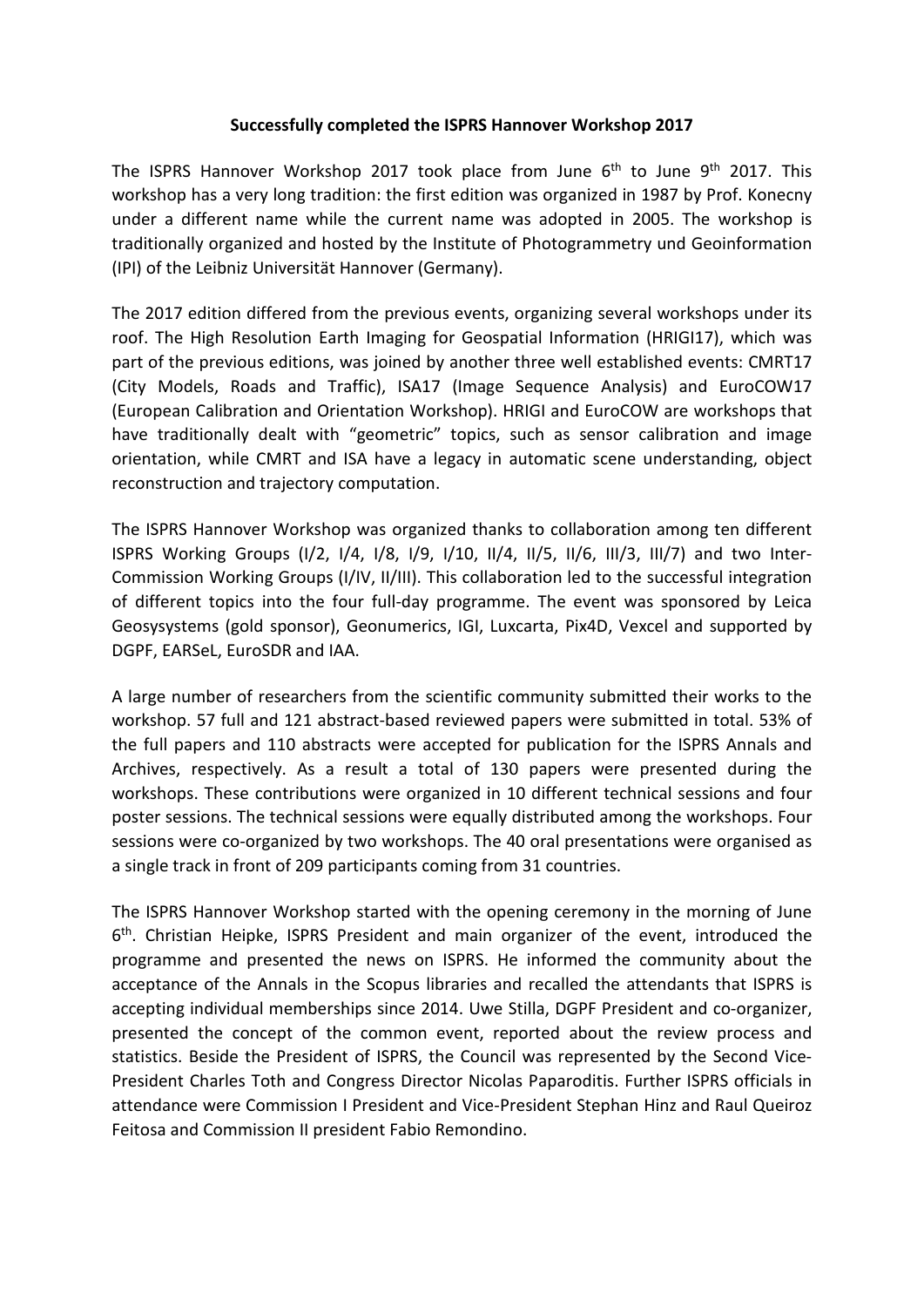Oral presentations covered all the main topics of the four workshops, giving an excellent overview of the current progresses in these research areas. The programme included four keynote talks, one for each day of the ISPRS Hannover Workshop and reflecting the different topics of the workshops. The first talk was given by Mubarak Shah (University of Central Florida) on the wide area surveillance and camera networks; the second talk was presented by Kohei Cho (Tokai University) on the monitoring of tsunami-damaged areas while the third was given by Christoph Stiller (Karlsruhe Institute of Technology) on the blessing and curse of maps for automated driving. The last invited talk was presented by Raul Queiroz Feitosa (Pontifical Catholic University of Rio de Janeiro) on multi-temporal probabilistic models on crop recognition.

On Thursday afternoon, a masterclass and a session dedicated to industry were held by Leica Geosystems, Vexcel, IGI, Pix4D and Luxcarta. They shared with the audience the last progresses in their hardware and software developments. The social event took place at the Brauhaus Ernst August in Hannover on Thursday evening.

The proceedings of the ISPRS Hannover Workshop are available on the ISPRS website:

ISPRS Annals:<http://www.isprs-ann-photogramm-remote-sens-spatial-inf-sci.net/IV-1-W1/index.html>

## ISPRS Achives:<http://www.int-arch-photogramm-remote-sens-spatial-inf-sci.net/XLII-1-W1/index.html>

A special issue in the Photogrammetric Engineering & Remote Sensing Journal will be open for the ISPRS Hannover Workshop papers in the upcoming weeks. The ISPRS President invited authors of accepted Annals papers to submit extended versions of the presented works to this journal.

The ISPRS Hannover Workshop offered a good collection of high level presentations on very specific topics, traditionally presented in different events. In this regard, the idea to join different workshops was very successful. It provided good opportunities for scientists and companies, usually involved in different research problems and applications, to discuss their new developments and solutions, sharing ideas and establishing new collaborations. Once again, the audience had the confirmation that research solutions to real world problems can be more efficiently found sharing ideas from different perspectives and expertise. All these considerations could represent a good motivation to continue this joint workshops formula also in 2019.

Franceso Nex, University of Twente, Enschede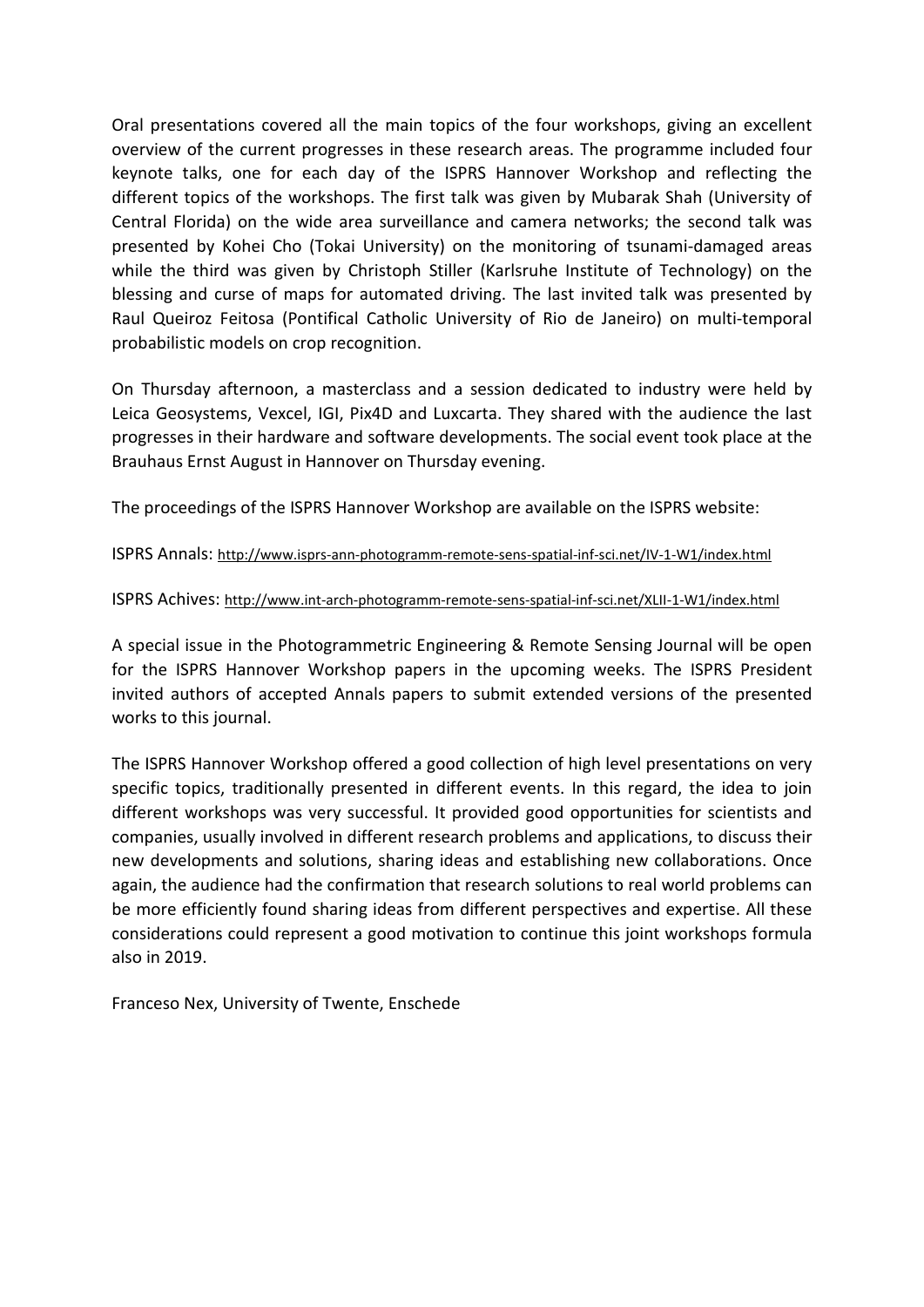

Presentation of TIF travel grants at the opening ceremony, from left to right: Uwe Stilla, DGPF president, three of the grantees: Danang\_Budi\_Susetyo (Indonesia), Guoming Gao (China), Abdul Rahaman S (India), Christian Heipke, ISPRS president. Fredrick Onyango (Kenya) and Luka Jurjevic (Croatia), who also received a travel grant, could only arrive after the opening ceremony.